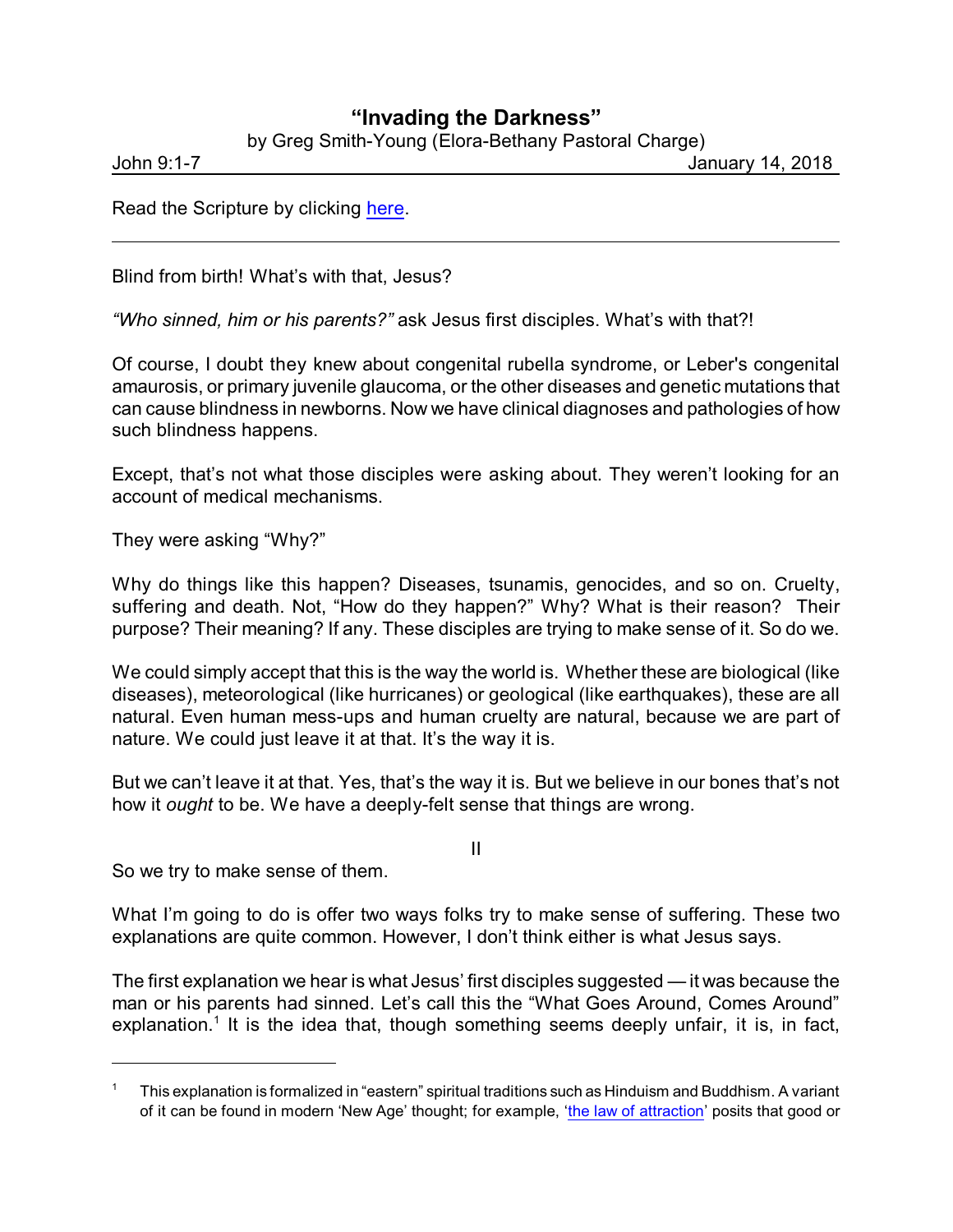## perfectly fair.

Often we can easily see a connection between a bad decision, or misstep, or wrongdoing and the suffering that results. But a baby born blind? No one blinded him. An earthquake? No one shook the ground. All manner of suffering happens when no one did anything wrong.

Or, no one seemed to. This "What Goes Around, Comes Around" explanation says that someone actually did wrong. It says there is a cosmic calculation being carried out. Maybe God is doing it. Maybe it's some impersonal force, like karma. An invisible thread of responsibility spins through time and space, tying together a wrongdoing done with a suffering suffered.

No, we can't see it. Still, this explanation says there is a cosmic balancing of accounts. Commit a wrong. You might not pay for it right away, but you will someday. In spiritualities that twin karma with reincarnation, the account books are not closed when we die. We are in a cycle of lives. We carry our debts and credits from one lifetime to the next.

Remember, this "What Goes Around, Comes Around" explanation is trying to make sense out of suffering that makes no sense. Its answer? It does make sense. The world is fair. Goodness gets rewarded and wrongdoing punished. Suffering is justice

If this explanation is right, and many believe it, then there is no innocent suffering. Suffering is always deserved. Someone suffering is always paying for something they did, in this life or some other. This explanation is tightly moral, an uncompromising justice.

But it is not what Jesus says.

III

Here is another, very common explanation.<sup>2</sup> Let's call it the "Good Sparrow" explanation.

God is in charge. This explanation says that God is in charge in such as way that every single thing that happens, God makes happen. Now, of course, people do things. Natural processes unfold. But this explanation says that they all happen because God wants them to happen. Nothing happens without God wanting it. It's God's will. Everything is God's will.

bad things happen because people are thinking about those things. However, this explanation is also commonplace in 'western' popular consciousness, and was clearly readily at hand for Jesus' disciples to employ.

<sup>&</sup>lt;sup>2</sup> This second explanation characterizes the Calvinist tradition in Christian theology, as well as Islamic thought. For a relatively brief, though dense, philosophically sophisticated and devastating critique of it, few can do better than David Bentley Hart in his Doors of the Sea: Where Was God in the Tsunami? (Grand Rapids, MI: Eerdmans, 2005). See especially pp. 82ff. For Islam, again in the context of the Indian Ocean tsunami of 2004, see Bruner, 572.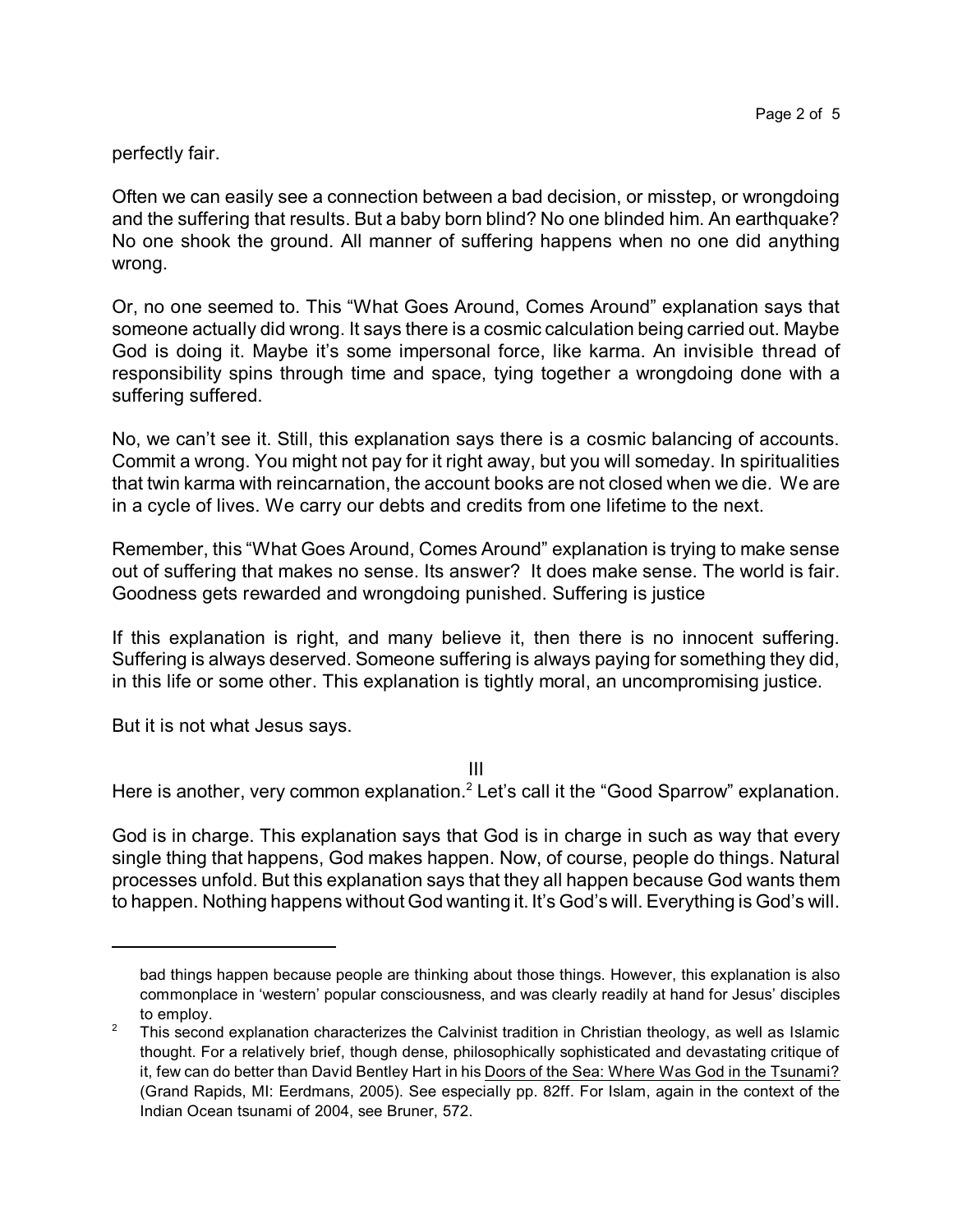Not only does God see the little sparrow fall. God pushes it off the branch.

But there is more to this explanation than that. God is good, perfectly good. So in this "Good Sparrow" explanation, everything that happens God makes happen for a good reason. Everything that happens — including suffering — has a good purpose. It is part of God's good plan for everything.

Of course, we cannot always see it. Still, we can always trust God. So, in this "Good Sparrow" explanation, we are assured that even the worst things we know have meaning, because they are in God's hands and God's plans.

I agree with a lot of this "Good Sparrow" explanation. I agree that God is in charge, and God is shaping all things that happen toward God's good purposes, and we can always trust God, and we are always in God's hands.

Here's the problem I have with the "Good Sparrow" explanation. Doesn't it mean that God makes evil happen? God makes sin happen? God makes wrongdoing happen? It's not just saying that God brings good out of bad things. That's true, and thank God! The "Good Sparrow" explanation implies God makes the bad things happen.

The "What Goes Around, Comes Around" explanation says that bad things happen, and that's justice. This "Good Sparrow" explanation says that bad things happen, and that's godly. Neither, though, is what Jesus says.

IV

Jesus talks about darkness.

Not the nighttime sky. "Darkness" as a way of talking about what is wrong.

This darkness is around us. This darkness is among us. This darkness is within each of us. It is the tragic darkness of suffering. It is the moral darkness of sin. It is the intellectual darkness of ignorance. It is the fearful darkness of despair.

God is not the darkness.

The Bible says, in the 1<sup>st</sup> Letter of John, that God is light, and in God there is no darkness at all.<sup>3</sup> God does not create this darkness. God does not use this darkness. God does not compromise with this darkness.

Sometimes, suffering is deserved but much suffering is not. Sometimes, suffering serves a good purpose but much suffering does not. I'll even say that sometimes God brings

 $3$  1<sup>st</sup> John 1:5.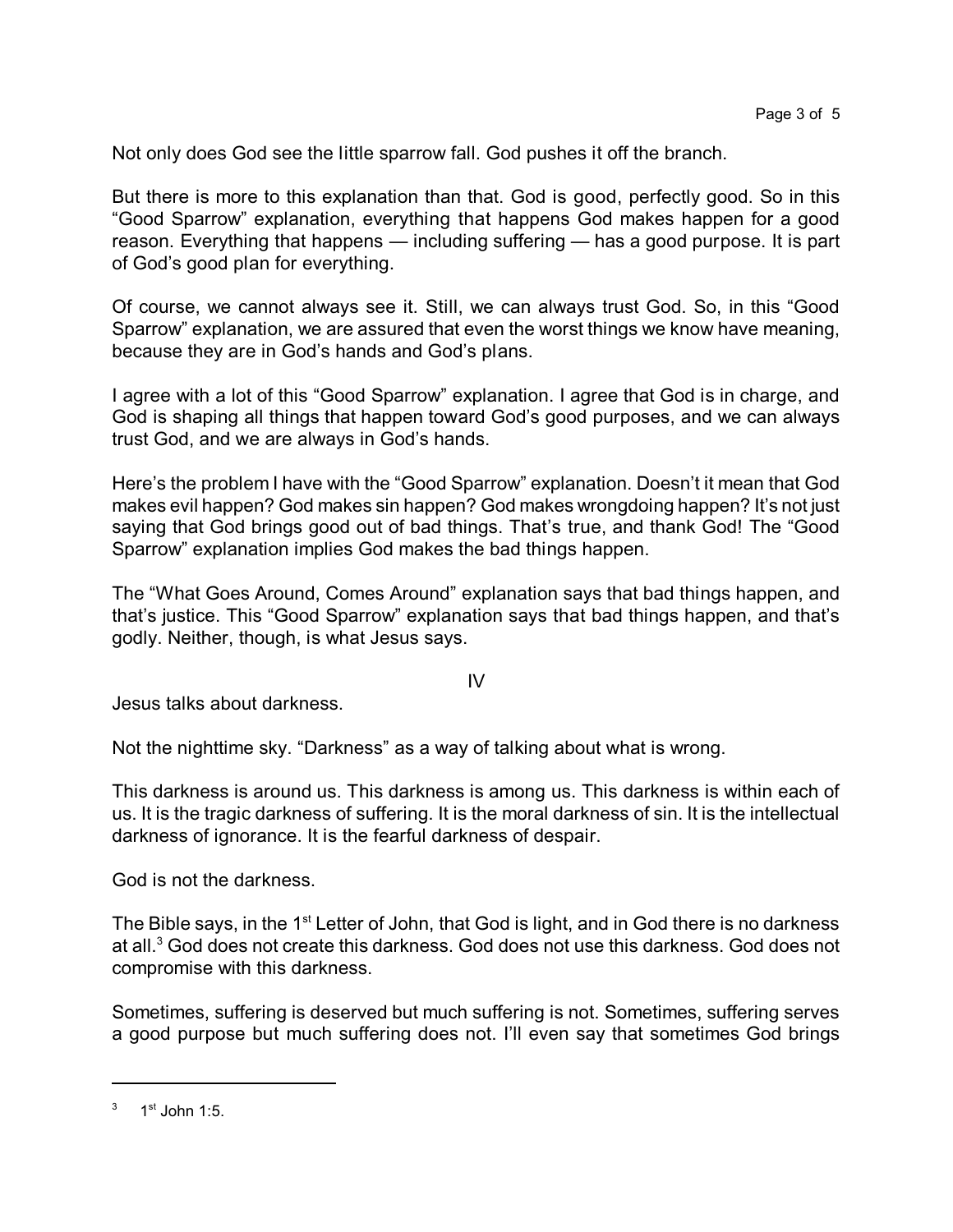suffering, but much suffering is not of God.

When a child suffers blindness. . . . When a child suffers abuse. . . . When a child suffers hunger. . . . When a child suffers genocide . . . . that's the darkness. It is not God.

O yes, this is God's world. It is God's good world.

David Bentley Hart is a theologian who wrote a great book, The Doors of the Sea: Where Was God in the Tsunami? He was talking about the Christmas 2004 catastrophe centred in the Indian Ocean that killed about a quarter million people, a third of them children. He wrote, *". . . all of nature is a shattered mirror of divine beauty, still full of light, but riven by darkness."*<sup>4</sup>

Yes, because this is God's world, and because God is sovereign, then nothing will ever, ever stop, thwart, or defeat God's good purposes. Nothing is lost to God, even in the darkness. Thank God!

But Jesus does not explain the darkness. He does not justify the darkness. He does not excuse the darkness. He does not make the darkness seem like light. His disciples ask him the "Why?" question about that blind man's darkness. Jesus does not answer it! $5$ 

V

Jesus invades the darkness.

He confronts the darkness. He denounces the darkness. He condemns the darkness. He mocks the darkness. He exposes the darkness. He confounds the darkness.

Jesus defeats the darkness.

Jesus does not answer "Why?"

He says, "Watch! See! Look at what God is doing!"

<sup>4</sup> Hart, 102.

<sup>5</sup> Reflecting on many of the *Christian* responses to the tsunami, Hart observes: "And almost nothing was said regarding — and this can scarcely be emphasized enough — the triumphalism of the gospel or the Johannine and Pauline imagery of spiritual and cosmic warfare; no obvious notice was taken of the strange absence of any metaphysical optimism in the New Testament, or of the refusal of any final reconciliation with death — indeed, the mockery of its power. Yes, certainly, there is nothing, not even suffering and death, that cannot be providentially turned toward God's good ends. But the New Testament also teaches that, in another and ultimate sense, suffering and death — considered in themselves — have no true meaning or purpose at all; and this is in a very real sense the most liberating and joyous wisdom that the gospel imparts." Hart, 35.